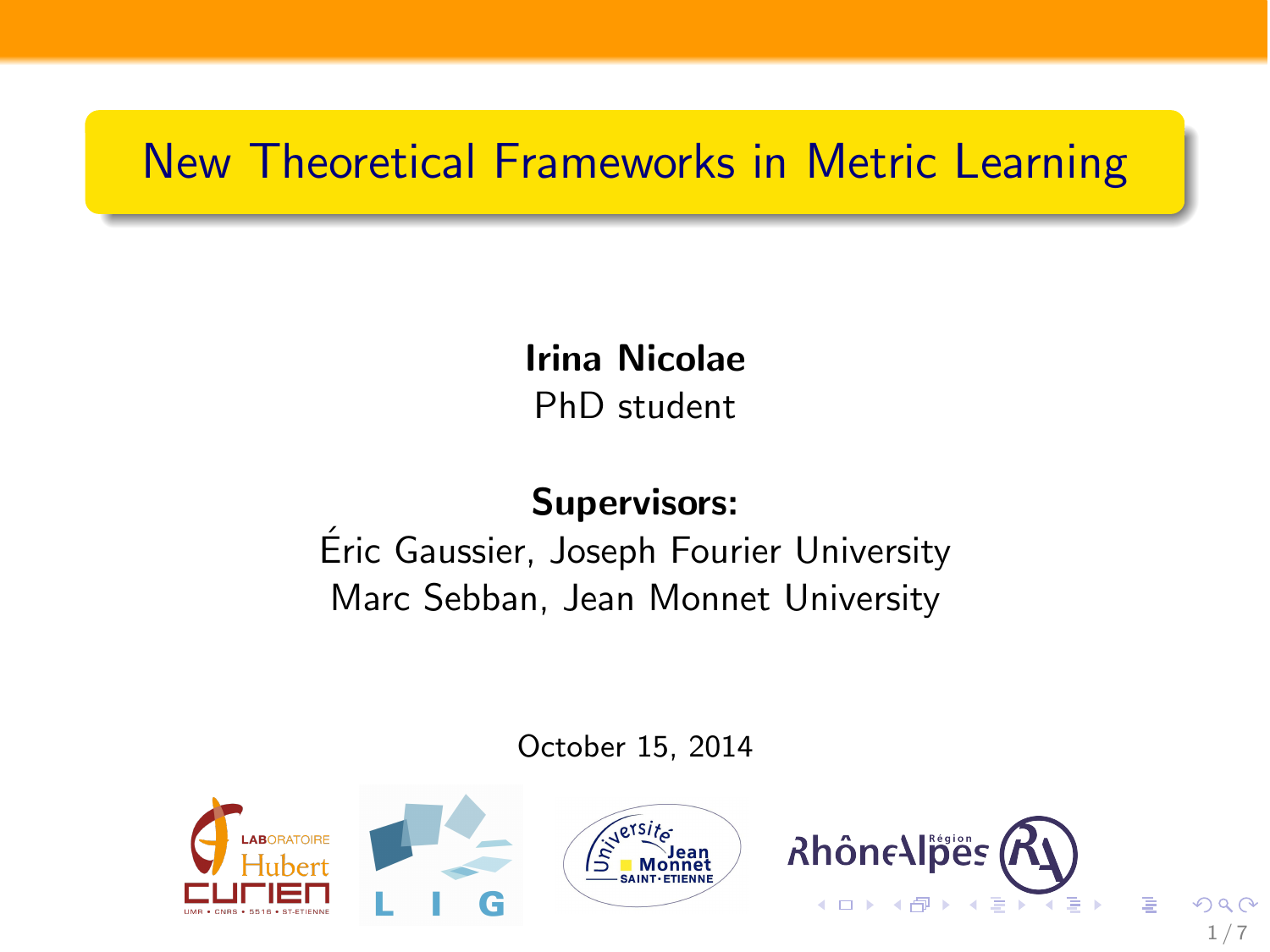# Importance of Metrics

#### Some applications

- classification: k-Nearest Neighbors, SVMs;
- clustering: k-Means;
- information retrieval: distance between query and document.



2/7

イロト イ押 トイヨ トイヨ トー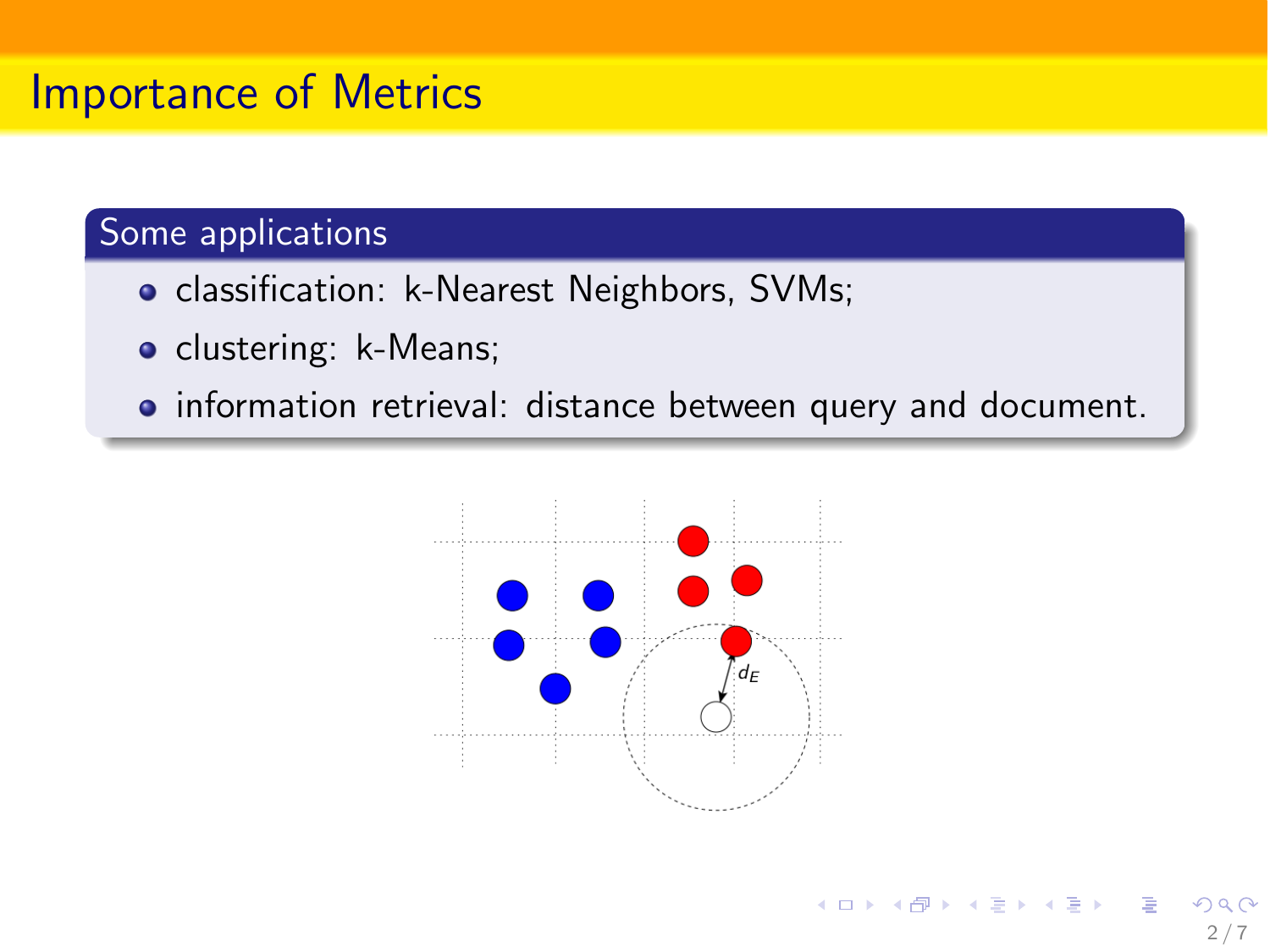#### Limitations

These distances are not parameterizable to take into account ground truth.

#### Solution

Learn the metric from data.



3/7

 $209$ 

K ロ X K @ X K 경 X X 경 X X 경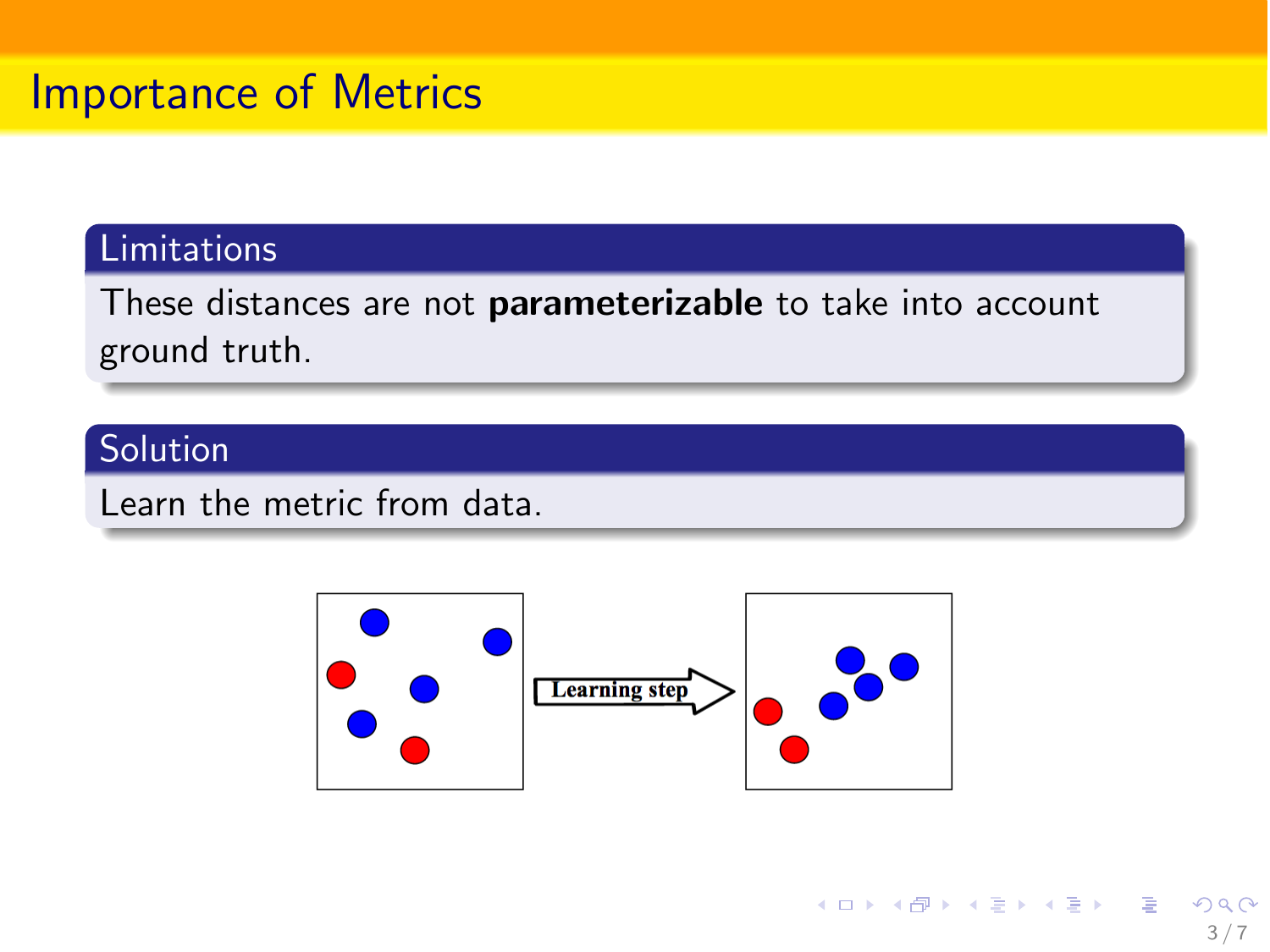

- Aims at optimizing parameterized distances/similarities.
- Leads to transformations of the input space before learning.
- Takes its constraints from side information of the input data.

#### **Examples**

- bilinear similarity  $\mathcal{K}_{\mathbf{A}}(\mathbf{x},\mathbf{x}') = \mathbf{x}^{\mathcal{T}}\mathbf{A}\mathbf{x}'$
- Mahalanobis distance  $K_{\mathbf{A}}(\mathbf{x}, \mathbf{x}') = \sqrt{(\mathbf{x} \mathbf{x}')^T \mathbf{A} (\mathbf{x} \mathbf{x}')},$

where  $A \in \mathbb{R}^{d \times d}$ .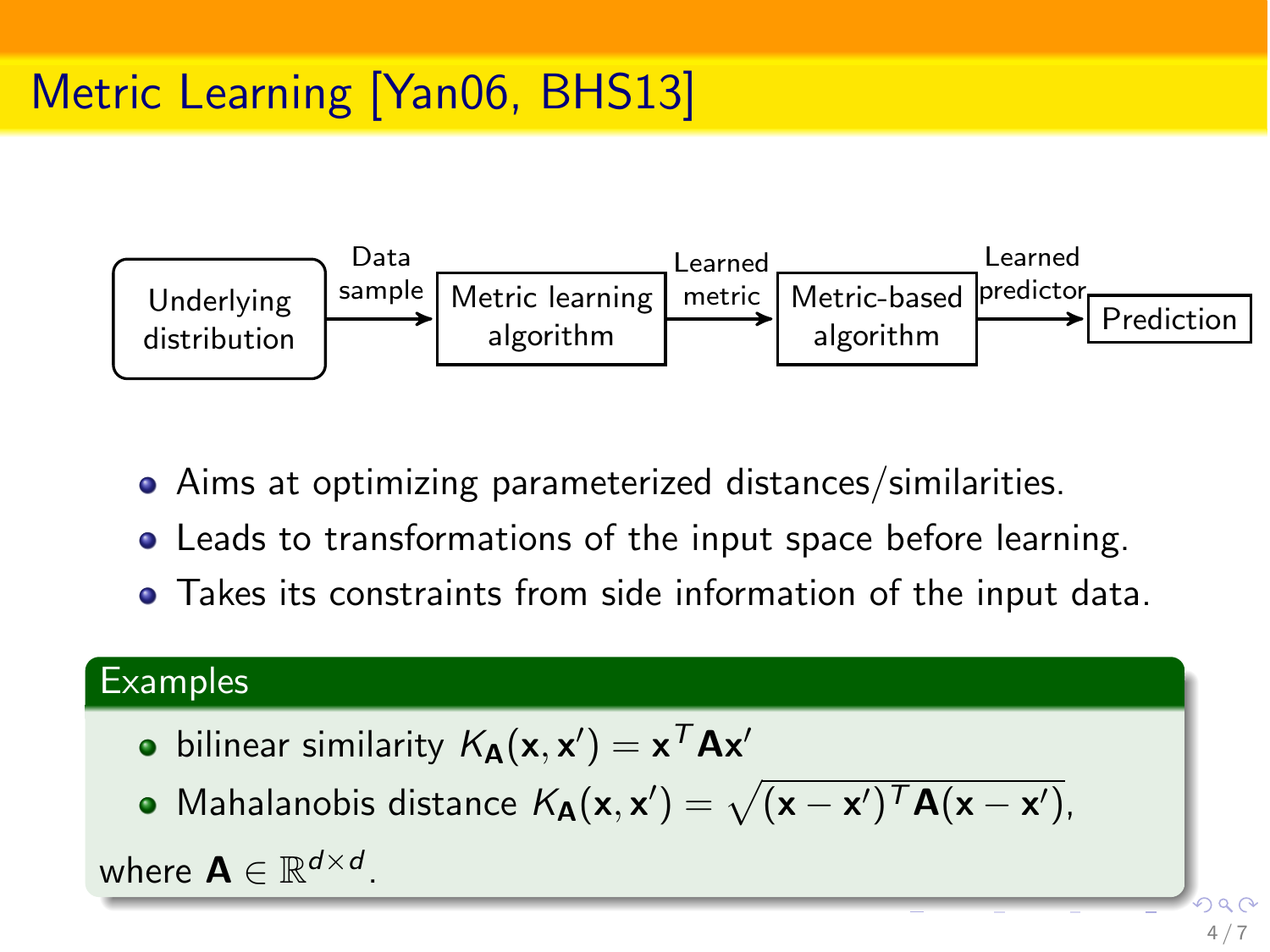# Semi-Supervised Metric Learning

#### **Objective**

- Provide a framework for learning the metric and the separator at the same time.
- Derive consistency guarantees for the learned similarity.

#### Setting

- **•** use  $d<sub>u</sub>$  unlabeled examples to contruct the feature space;
- use  $d_l$  labeled examples to learn a global linear separator  $\alpha$ .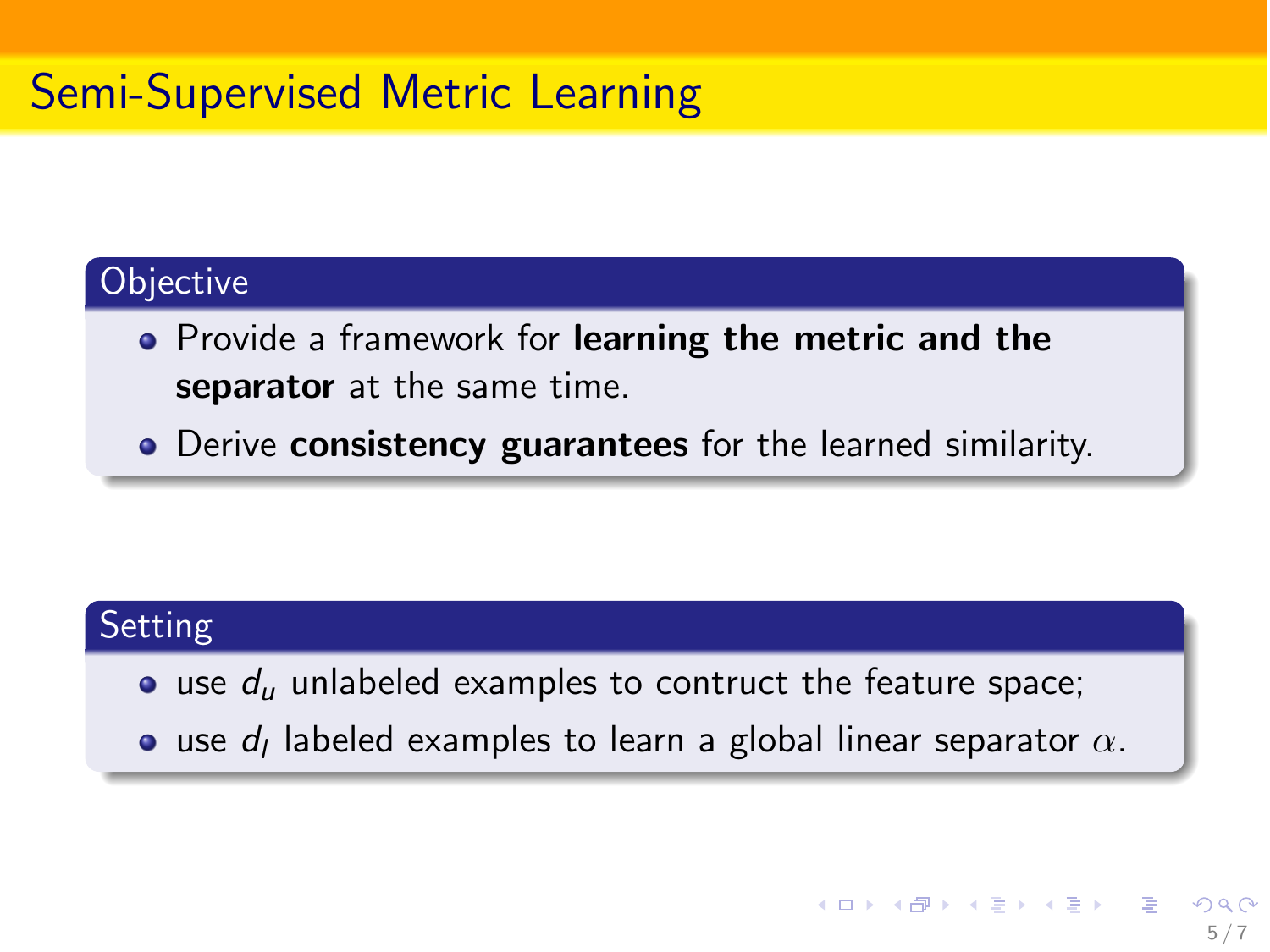# Method

## Formulation

Solve w.r.t.  $\alpha \in \mathbb{R}^{d_u}$  and  $A \in \mathbb{R}^{d \times d}$  (where  $K_A$  is the similarity):

minimize 
$$
\frac{1}{d_l} \sum_{i=1}^{d_l} \left[ 1 - \sum_{j=1}^{d_u} \alpha_j l(x_i) K_{\mathbf{A}}(x_i, x_j) \right]_+ + \lambda \sum_{k=1}^{d_l} |\mathbf{A}_{kk}|
$$
  
s.t.  $\sum_{j=1}^{d_u} |\alpha_j| \le 1/\gamma$   
**A** diagonal,  $|\mathbf{A}_{kk}| \le 1$ .

#### Prediction rule

$$
I(x) = \text{sgn}\left(\sum_{j=1}^{d_u} \alpha_j K_{\mathbf{A}}(x, x'_j)\right)
$$

െ പ 6/7